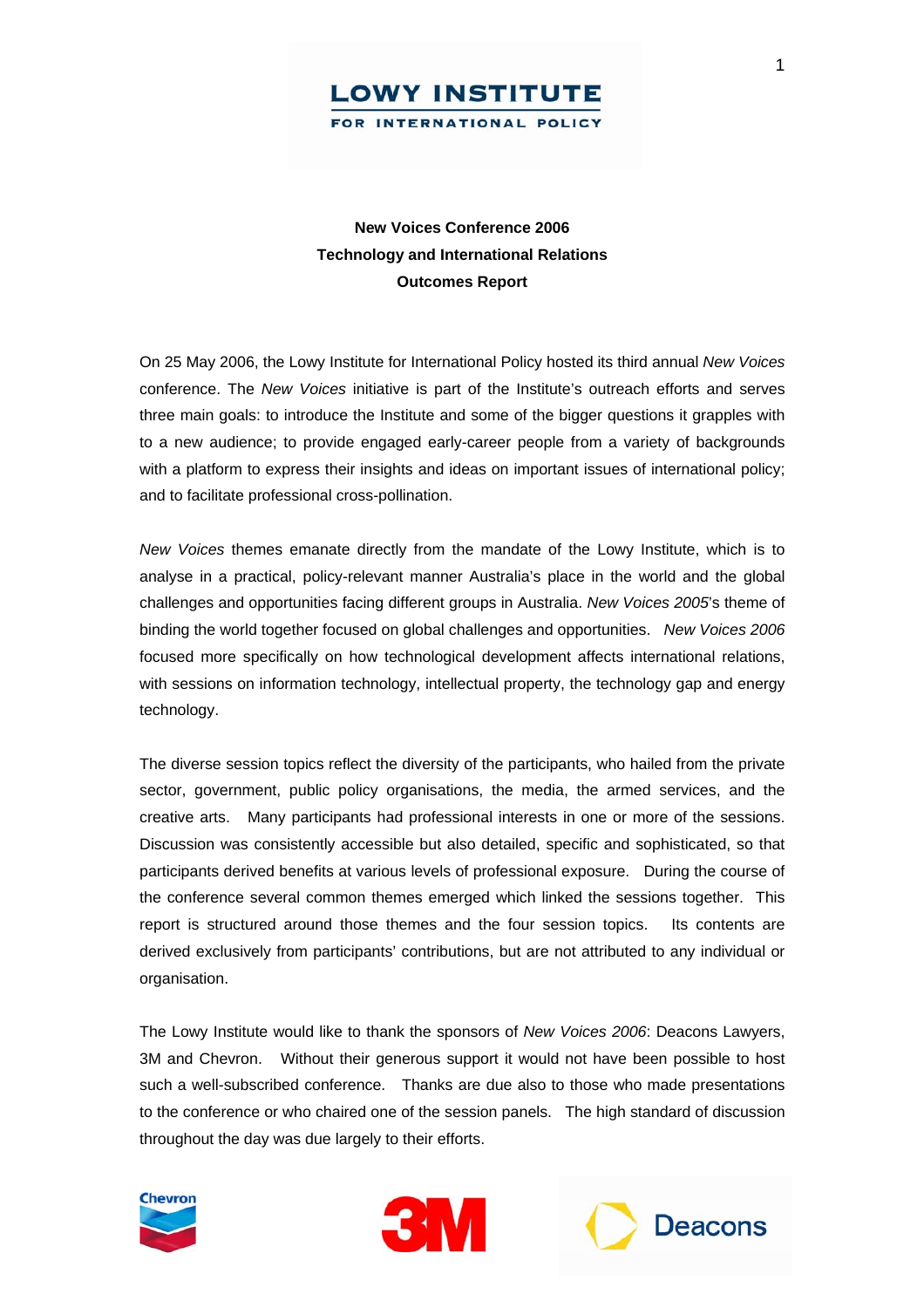## **Conference Outcomes**

The internet has been both a driver and a product of globalisation, breaking down barriers to the exchange of information within and between states. It has changed the way we do business in commerce and government alike. Ready access to information has expanded greatly the number of stakeholders in the public and private spheres, both complicating and clarifying the process of policymaking and adding diverse imperatives to profit-making businesses. The range of information technologies has increased general efficiency dramatically, aiding economic growth and prosperity.

One of the internet's defining characteristics is the freedom its users enjoy. The positive effects of that freedom are many and deep, but there can also be negative consequences, such as the facilitation of child pornography, illegal gambling and cyber crime, which require intervention and control. The system of domain name addresses provides ready access points at which authorities can attempt to regulate the flow of information, but it is neither technically watertight nor politically uncontroversial, particularly where disparities exist between the imperatives of different states. How should Australia respond to Chinese government restrictions on internet traffic containing key words such as "democracy", or the fact that during the Iraq War America was able to block all internet traffic routed to Iraq's country domain name?

The dominant internet-based system of organising global electronic information exchange – the world wide web – is supported by a hierarchy of root servers culminating in a single server in the United States. Domain names are registered and regulated by a corporation overseen by the US Government. Some other countries and international bodies have expressed the desire to remove control of the world wide web to an international space reflecting its international nature, but the United States evidently sees too many risks in taking that course. While an international form of governance may be more democratic it is also much less likely to work efficiently. Hence, a mismatch exists between the web's global, democratic nature and its unilateral, authoritarian governance.

Emerging information technologies will require equally innovative regulatory regimes as the traditional telecommunications landscape changes rapidly. The ability of states to control cultural goods through mechanisms like local content quotas is close to zero in a world where television can be streamed through the internet from anywhere. Current regulatory regimes are largely technology-neutral; it will be necessary to take account of the effects of specific technologies as they come on line.





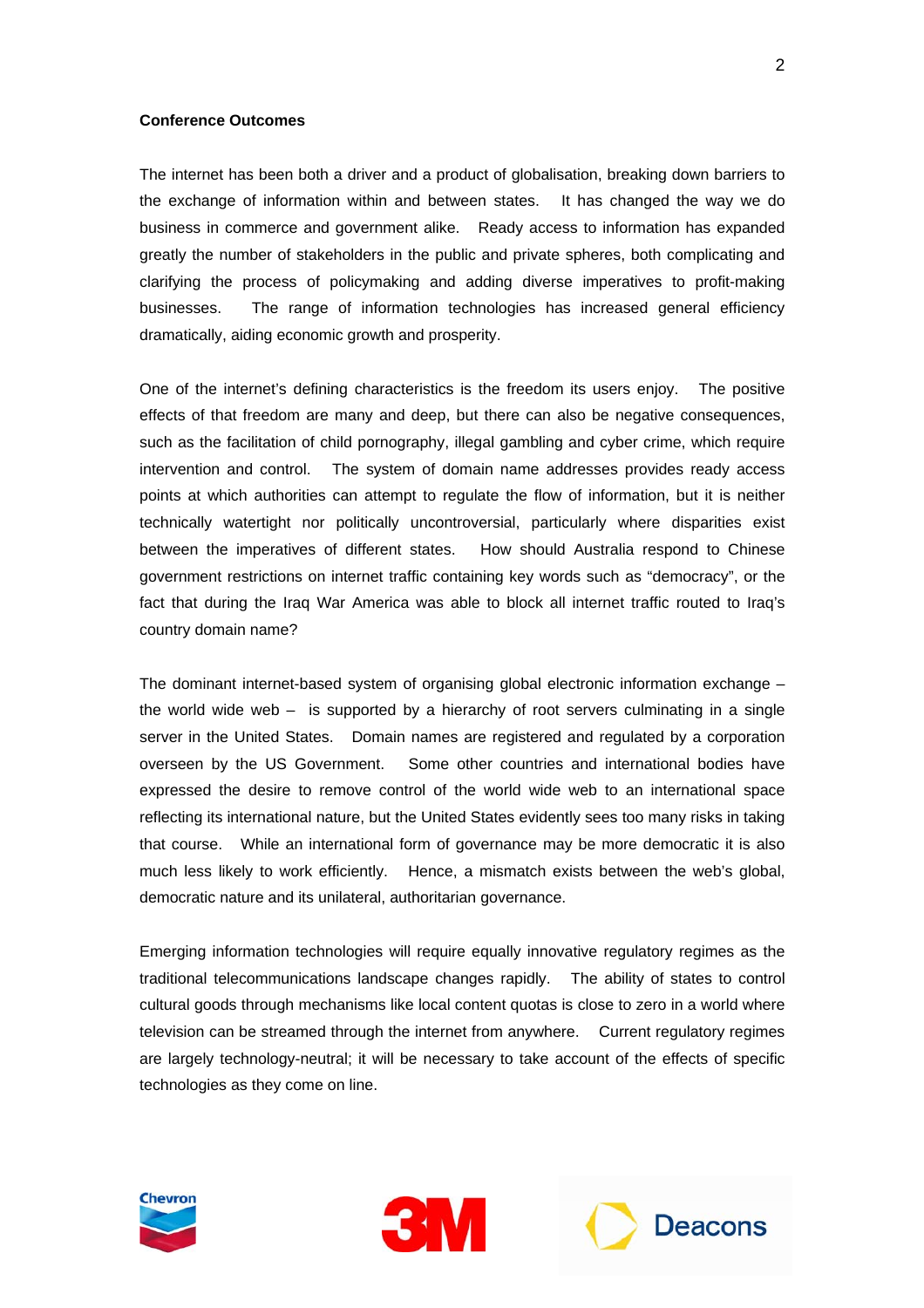The sustainable development of new technology relies to a large degree on systems enforcing intellectual property (IP) rights, and yet additional mechanisms are required to reflect the realities of some contemporary technologies. For example, it is virtually impossible to protect IP in digital format, even with sophisticated encryption systems. One alternative approach centres on the prosecution rather than prevention of digital theft, whereby techniques like watermarking can help identify the source of stolen material. Another approach is to remove the incentives for theft altogether by engaging in maximal distribution at low unit profit.

Open source agreements are another way in which IP issues can be addressed. Most often applied to software development, the open source concept is a voluntary licensing system overlaying conventional intellectual property law where it benefits both producers and users. The open source usage of new technologies makes them analogous to physical objects: once purchased, owners are free to do whatever they want with them, with the general commercial effect of reducing unit prices. Open source licensing systems can be voluntarily applied wherever intellectual property is protected by law.

More broadly, IP protection is an important issue in international trade, particularly between states with significant differences in income. On one hand, the suspension of commercial returns on IP rights can deliver basic humanitarian benefits where they are most needed in the developing world – through the generic production of patented medicines, for example. On the other hand, without a reasonable degree of protection for IP the incentives for innovation decline and beneficial products might never be developed. The Trade Related Aspects of Intellectual Property (TRIPS) agreement is a vehicle for compromise between these two positions in international trade agreements.

Despite the existence of TRIPS, the fact remains that trade agreements tend to favour the stronger party. In exchange for specific access to large, rich markets, developing countries will often enact stronger domestic IP laws which then apply generally in that jurisdiction. IP rights are also stronger in the hands of stronger parties – litigation is expensive and there is a huge difference between rights and enforcement. Disparities in size and strength apply to pairs of developed countries as well. In the case of the Australia-United States Free Trade Agreement, the transparency and dispute settlement systems will have consequences for IP issues, though the wording makes it unclear exactly how much power the US will have to affect Australian IP legislation.

As both a driver and product of wealth, new technologies are more often developed and used in wealthy countries, causing a 'technology gap' between the rich and poor worlds. It is generally seen as beneficial if technology can be transferred to close this gap, but several





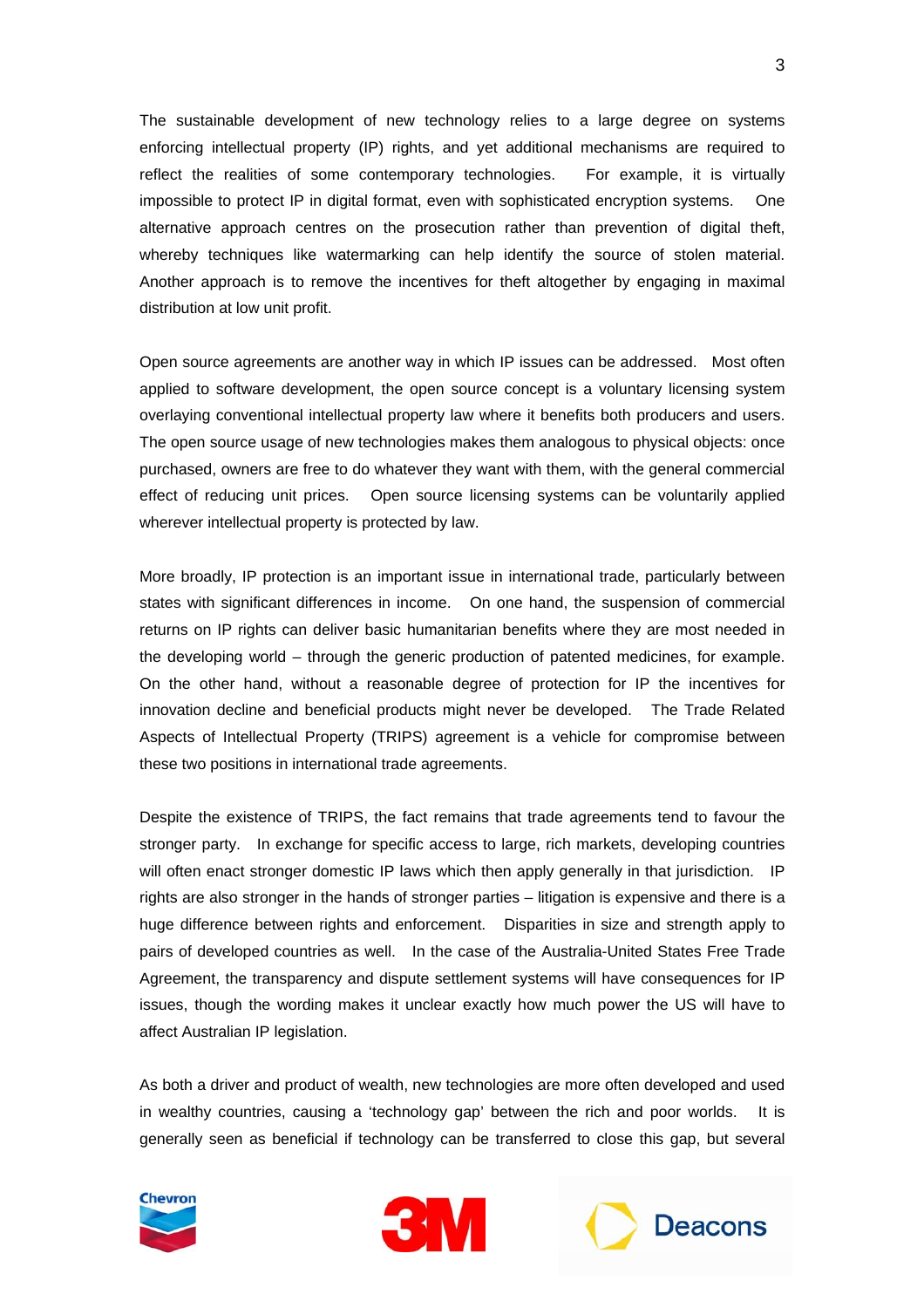classes of problem complicate the process. To a degree the solutions to those problems are the solutions to development disparities generally, where the effective uptake of technology relies upon the same structural and institutional preconditions that are necessary for effective economic development. Because IP regimes can limit the transfer of proprietary technologies, governments should be careful to consider development issues in international trade agreements.

Information technology disparity – the 'digital divide' – helps to illustrate some of these problems. How useful is the internet to the illiterate or non-English speaking, or to those without access to a computer? And what use is a computer where there are no consistent power or telephone connections, or where the cost of exploiting existing connections is prohibitive? In general, the solutions to these sorts of problems are best developed locally rather than imposed from abroad, particularly where technologies are transferred primarily on a development assistance rather than a commercial basis. If the local conditions for promulgating, servicing and adapting technology transferred from the developed world are not taken into account, those transfers are much more likely to fail.

The means by which global inequalities might be addressed generally promote accelerated economic growth, and yet the greatest contemporary global problem – climate change – seems certain to be exacerbated by it. Technology has brought us wealth; can it also provide the means to mitigate its negative externalities? The most likely answer, depending on the right mixture of science, economics and global politics, is that it can do so at a cost that will be reasonable to some but much less so to others.

Current fossil fuel power generation technologies cause greenhouse emissions, but because they produce power more cheaply than alternative technologies they are integral to current levels of consumption. That is partly because traditional fossil fuel power generation enjoys vast economies of scale, but there is also an efficiency inherent in using non-renewable resources which would be hard to match even if alternative sources produced an equal amount of power. If climate change is to be addressed, therefore, consumers (and governments) must be willing to trade efficiency for lower emissions. To that end, an argument can be made for introducing a moral dimension to the business of power generation. To use a common analogy, child labour may be economically efficient but it is also morally unacceptable.

International agreements which mandate carbon caps are one way to address the problem, but they must be widely subscribed to be effective. A contrary argument – embodied in the Kyoto Protocol – is that developing countries should not have to restrict their own emissions while they are still so much poorer than developed countries. An alternative approach,





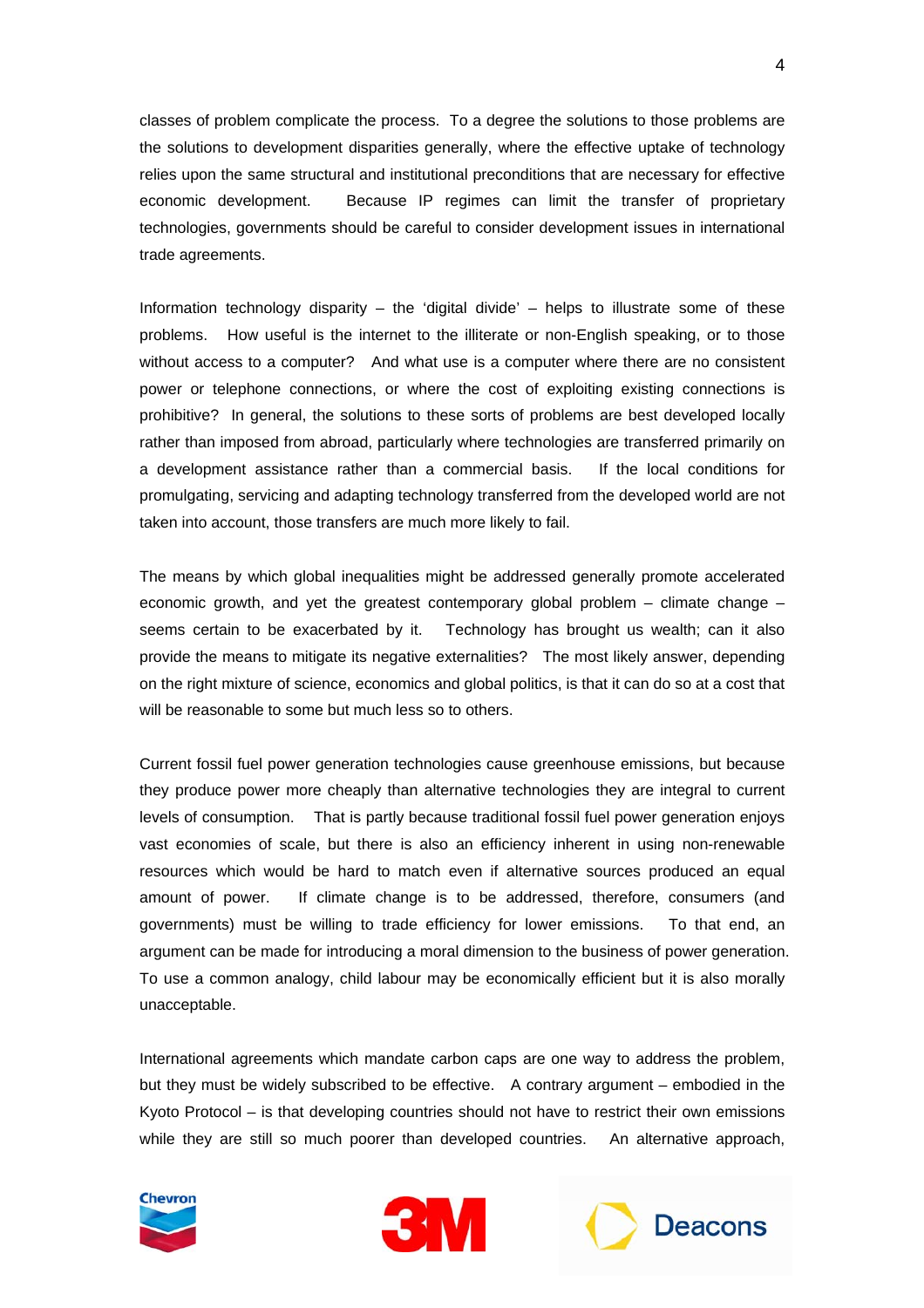embodied by the Asia Pacific Partnership for Clean Development and Climate (AP6), eschews caps and targets and relies instead on investment in technology to reduce emissions from fossil fuel power plants and promote alternative energy generation. Neither arrangement seems likely to have much effect on greenhouse emissions in the short to medium term.

Nuclear energy is the only extant form of power generation that might provide economically viable competition to fossil fuels in the medium term, but is subject to a series of problems centred on perceptions of safety and its intimate relationship with nuclear weapons. While there is strong evidence that civilian nuclear reactors can be operated (and their waste managed) safely, there is no doubt that control of the full nuclear fuel cycle infers the nascent ability to produce weapons grade uranium, which in turn can dramatically alter the equations of international power politics. The current international mechanism for mitigating those concerns, the Nuclear Non-proliferation Treaty (NPT), is unreliable at best. However, that is not necessarily an argument against nuclear power generation as many countries already have that capability. The answer probably lies in a system of international uranium export safeguards.





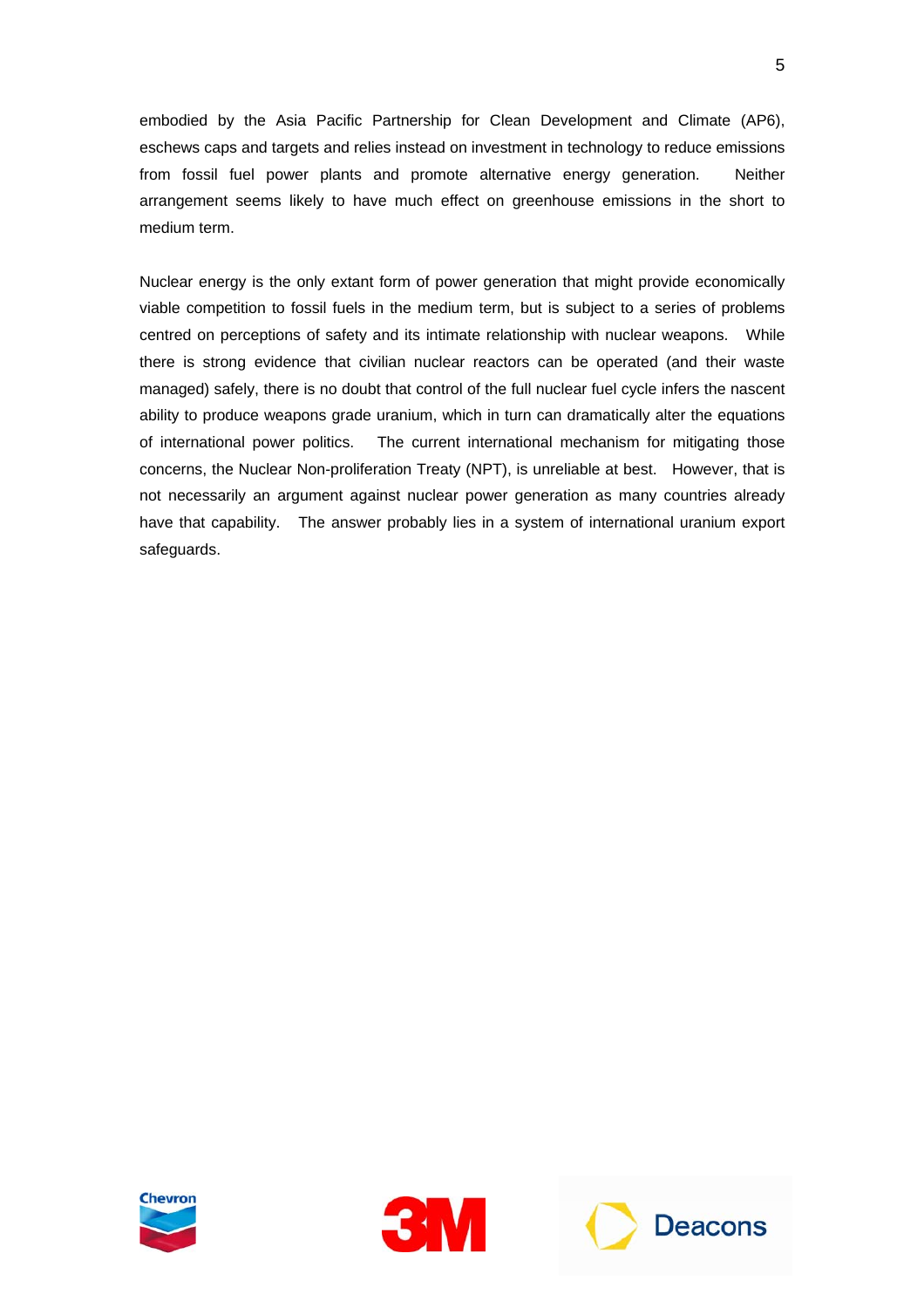## **Conference Participants**

| <b>Nick Abrahams</b>   | Deacons Lawyers                                          |
|------------------------|----------------------------------------------------------|
| Angus Benbow           | <b>Booz Allen Hamilton</b>                               |
| Louise Biggs           | Communications, Information Technology and the Arts      |
| Kate Bond              | University of New South Wales                            |
| Jason But              | Swinburne University of Technology                       |
| John Carey             | Australian Regular Army                                  |
| <b>Moya Collett</b>    | Lowy Institute for International Policy                  |
| Ivan Cook              | Lowy Institute for International Policy                  |
| <b>Andrew Culleton</b> | <b>QANTAS</b>                                            |
| <b>Alex Dalley</b>     | Seeds of Life                                            |
| Matthew Deaner         | Australian Subscription Television and Radio Association |
| <b>Tristan Edis</b>    | <b>Business Council for Sustainable Energy</b>           |
| <b>Melanie Ford</b>    | Australian Bureau of Agricultural and Resource Economics |
| Lisa Foster            | Macquarie Bank                                           |
| Stephan Frühling       | Strategic and Defence Studies Centre, ANU                |
| <b>Kate Gauntlett</b>  | Department of Foreign Affairs and Trade                  |
| Jano Gibson            | <b>Sydney Morning Herald</b>                             |
| <b>Andrew Gurney</b>   | Australian Bureau of Agricultural and Resource Economics |
| Kirsti Haipola         | Attorney-General's Department                            |
| <b>Travis Harvey</b>   | <b>Net Return</b>                                        |
| <b>Brad Haynes</b>     | Chevron                                                  |
| Angus Henderson        | Department of Education, Skills and Training             |
| <b>Charlotte Hicks</b> | Department of Education, Skills and Training             |
| Stephen Holden         | Ausicom                                                  |
| Jason Ives             | Australian Communications and Media Authority            |
| Jon Keily              | Royal Australian Air Force                               |
| Maija Kerry            | Deacons Lawyers                                          |
| Caleb Lewis            | <b>Gadens Lawyers</b>                                    |
| John McCreery          | <b>Booz Allen Hamilton</b>                               |
| Stephen McDougall      | <b>DPC Western Australia</b>                             |
| lain MacGill           | University of New South Wales                            |
| Donald Maclurcan       | University of Technology Sydney                          |
| Tom Murphy             | <b>Gadens Lawyers</b>                                    |
| Carl Oberg             | Royal Australian Navy                                    |
| <b>Anna Powell</b>     | Oxfam International Youth Parliament                     |